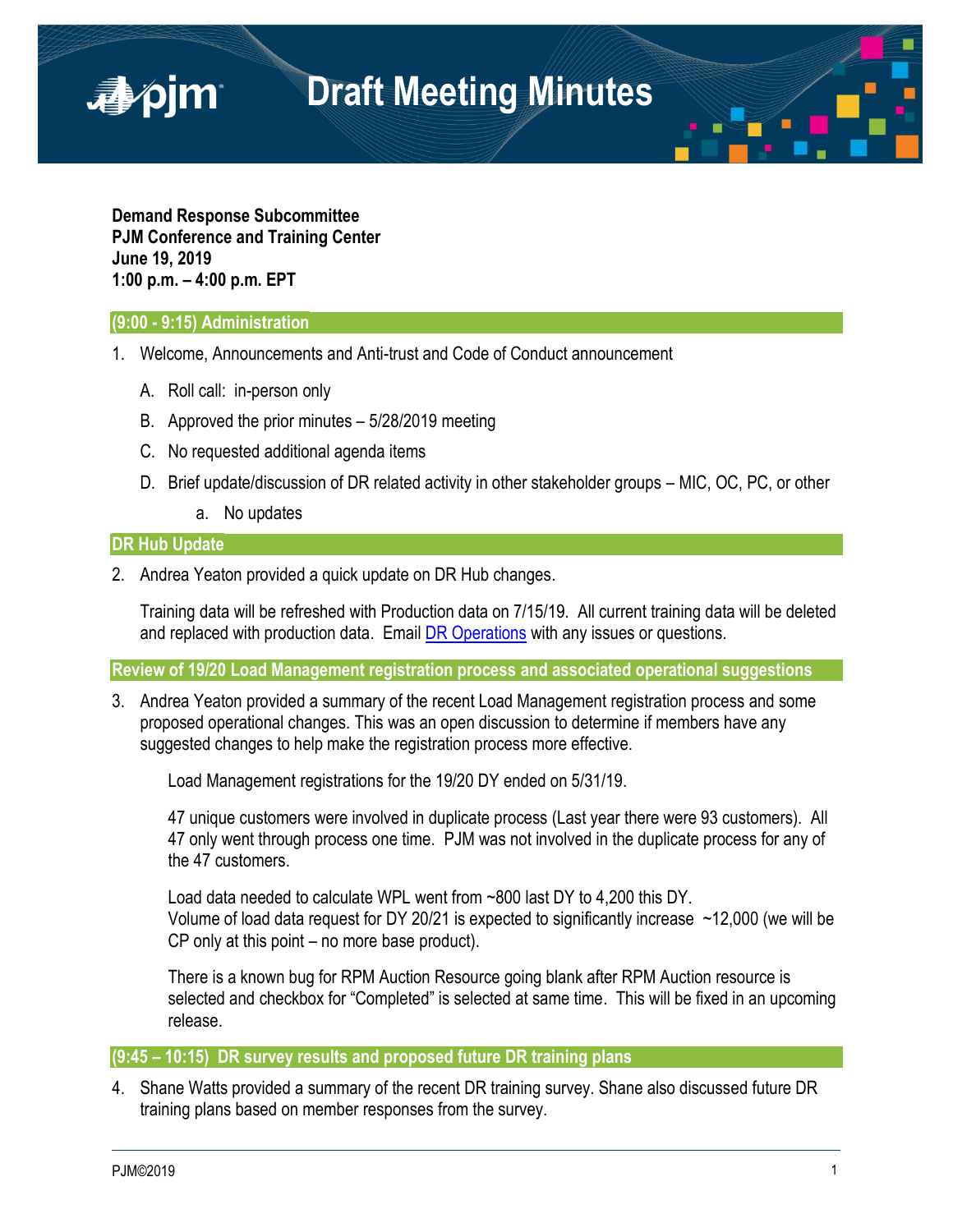

There were 46 survey respondents.

Slides with notes will be added to future WebEx trainings. Trainings that are 2 hours and less will include a WebEx. Half-day and greater trainings usually also have simulator training, so these will be in-person.

In-depth 2-day course will be done annually (tentatively every September).

61% (of the 46) interested in voluntary CSP certification program.

We may try to start the training process with the September 2-day course. If material is not ready then we will start with DR Overview in October.

A CSP recommended we consider adding training for end use customers.

## **Proposed Load Management test requirement changes**

5. We reviewed the overall timeline and continued to discuss the proposed packages. Proposal sponsors highlighted any additional changes. Stakeholders were asked to highlight any major issues they had with each proposal. A poll will conducted after the meeting to help guide any additional consensus opportunities before the proposal(s) are sent to the MIC for a vote.

**Future Agenda Items**

An additional DRS meeting was scheduled for Monday, 7/1/19, from 1:00 PM to 4:00 PM.

**Future Meeting Dates**

| Tuesday   | 7/23/2019 | $9:00$ am $-4:00$ pm | PJM Conference & Training Center/ Webex |
|-----------|-----------|----------------------|-----------------------------------------|
| Tuesday   | 8/13/2019 | $9:00$ am $-4:00$ pm | PJM Conference & Training Center/ Webex |
| Thursday  | 9/5/2019  | $9:00$ am $-4:00$ pm | PJM Conference & Training Center/ Webex |
| Wednesday | 10/2/2019 | $9:00$ am $-4:00$ pm | PJM Conference & Training Center/ Webex |
| Wednesday | 11/6/2019 | $9:00$ am $-4:00$ pm | PJM Conference & Training Center/ Webex |
| Monday    | 12/9/2019 | $9:00$ am $-4:00$ pm | PJM Conference & Training Center/ Webex |

Author: Jack Thomas

| Langbein (Chair)   | Peter        | PJM Interconnection,<br>LLC.             | Not Applicable        |
|--------------------|--------------|------------------------------------------|-----------------------|
| Thomas (Secretary) | Jack         | PJM Interconnection,<br><b>LLC</b>       | Not Applicable        |
| Colbert            | Cathleen     | <b>NRG Power Marketing</b><br><b>LLC</b> | <b>Other Supplier</b> |
|                    |              |                                          |                       |
| Foladare           | <b>Ken</b>   | Tangibl                                  | Not Applicable        |
| Ford               | Adrien       | <b>Old Dominion Electric</b>             | Electric Distributor  |
|                    |              | Cooperative                              |                       |
| Kauffman           | <b>Brian</b> | EnerNOC, Inc.                            | Other Supplier        |
| Kogut              | George       | New York Power<br>Authority              | <b>Other Supplier</b> |
| Long               | Glenn        | PJM Interconnection,<br>LLC.             | Not Applicable        |
| Lu                 | Chenchao     | PJM Interconnection,<br>LLC              | Not Applicable        |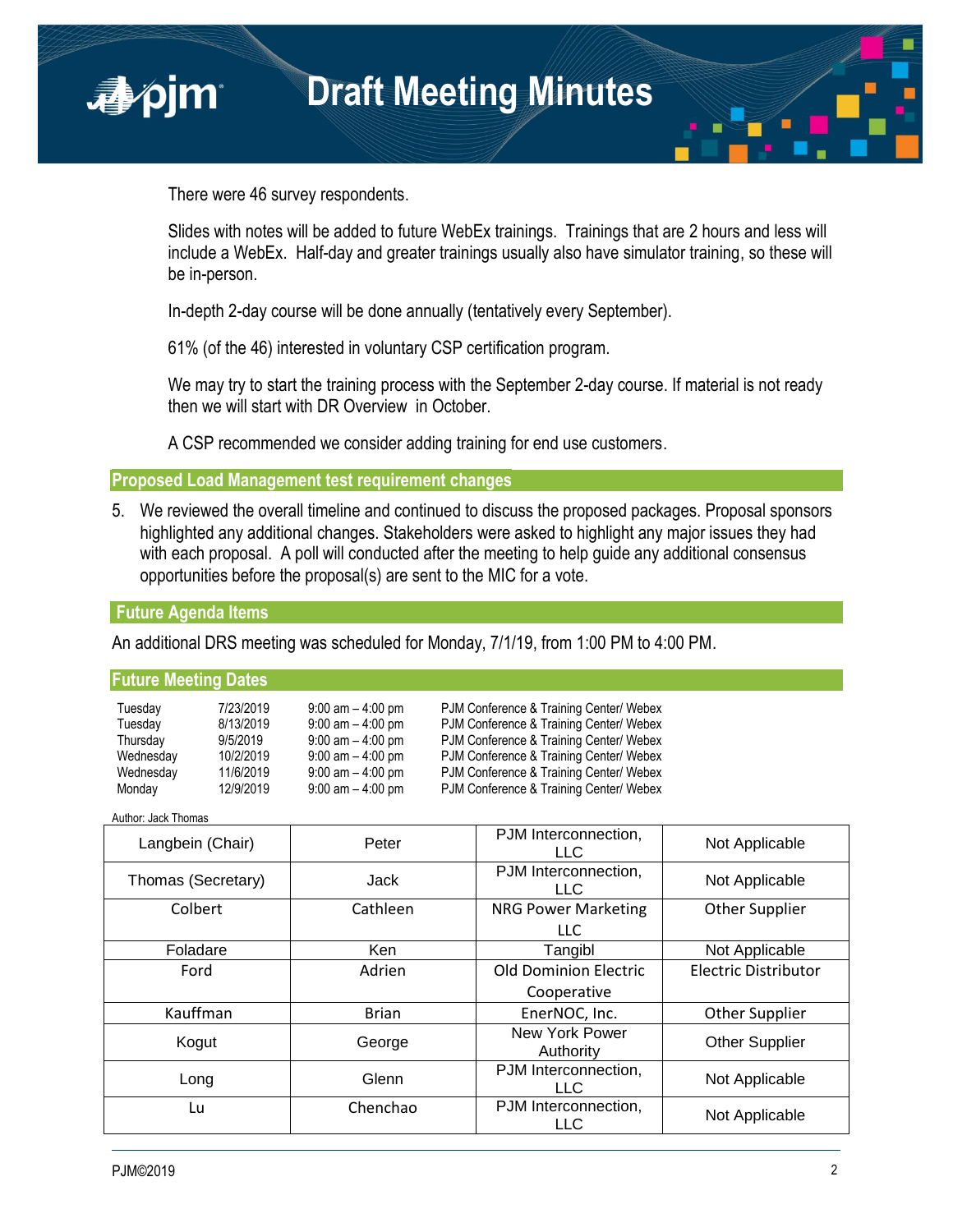

# **Draft Meeting Minutes**

| Mabry       | David  | McNees Wallace &                   | Not Applicable          |
|-------------|--------|------------------------------------|-------------------------|
|             |        | <b>Nurick LLC</b>                  |                         |
| Marzewski   | Skyler | Monitoring Analytics,<br>LLC.      | Not Applicable          |
| McAnany     | James  | PJM Interconnection,<br>LLC.       | Not Applicable          |
| Nyemko      | Masha  | PJM Interconnection,<br>LLC.       | Not Applicable          |
| $O'$ Neill  | Jack   | PJM Interconnection,<br>LLC.       | Not Applicable          |
| Scarpignato | David  | Calpine Energy Services,<br>L.P.   | <b>Generation Owner</b> |
| Sweeney     | Rory   | <b>GT Power Group</b>              | Not Applicable          |
| Watts       | Shane  | PJM Interconnection,<br>LLC.       | Not Applicable          |
| Yeaton      | Andrea | PJM Interconnection,<br><b>LLC</b> | Not Applicable          |

## **In Attendance via WebEx / Teleconference**

| Borgatti      | Michael      | Gabel and Associates         | Not Applicable            |
|---------------|--------------|------------------------------|---------------------------|
| Campbell      | <b>Bruce</b> | EnergyConnect, Inc.          | <b>Other Supplier</b>     |
|               |              | Direct Energy Business,      |                           |
| Cavan         | Peter        | <b>LLC</b>                   | <b>Other Supplier</b>     |
|               |              | <b>Public Utilities</b>      |                           |
|               |              | Commission of Ohio           |                           |
| Christopher   | Mahila       | (The)                        | Not Applicable            |
|               |              | <b>FirstEnergy Solutions</b> |                           |
| D'Alessandris | Lou          | Corp.                        | <b>Transmission Owner</b> |
|               |              | <b>DE Public Service</b>     |                           |
| DeLosa        | Joseph       | Commission                   | Not Applicable            |
| Drom          | Richard      | <b>Eckert Seamans</b>        | Not Applicable            |
|               |              | <b>East Kentucky Power</b>   |                           |
| Dugan         | Chuck        | Cooperative, Inc.            | <b>Transmission Owner</b> |
|               |              | Duke Energy Business         |                           |
| Ehrichs       | Lisa         | <b>Services LLC</b>          | <b>Generation Owner</b>   |
| Fiano         | Anna         | KeyTex Energy, LLC           | <b>Other Supplier</b>     |
|               |              | <b>Customized Energy</b>     |                           |
| Filomena      | Guy          | Solutions, Ltd.              | Not Applicable            |
|               |              | Appalachian Power            |                           |
| Gates         | <b>Terry</b> | Company                      | <b>Transmission Owner</b> |
|               |              | <b>Federal Energy</b>        |                           |
| George        | <b>Brian</b> | <b>Regulatory Commission</b> | Not Applicable            |
|               |              | <b>Constellation Energy</b>  |                           |
| Ginsberg      | Ilana        | services, Inc.               | <b>Other Supplier</b>     |
|               |              | Customized Energy            |                           |
| Johnson       | Carl         | Solutions, Ltd.*             | Not Applicable            |
|               |              | <b>Baltimore Gas and</b>     |                           |
| McDaniel      | John         | <b>Electric Company</b>      | <b>Transmission Owner</b> |
| Miller        | John         | Commonwealth Edison          | <b>Transmission Owner</b> |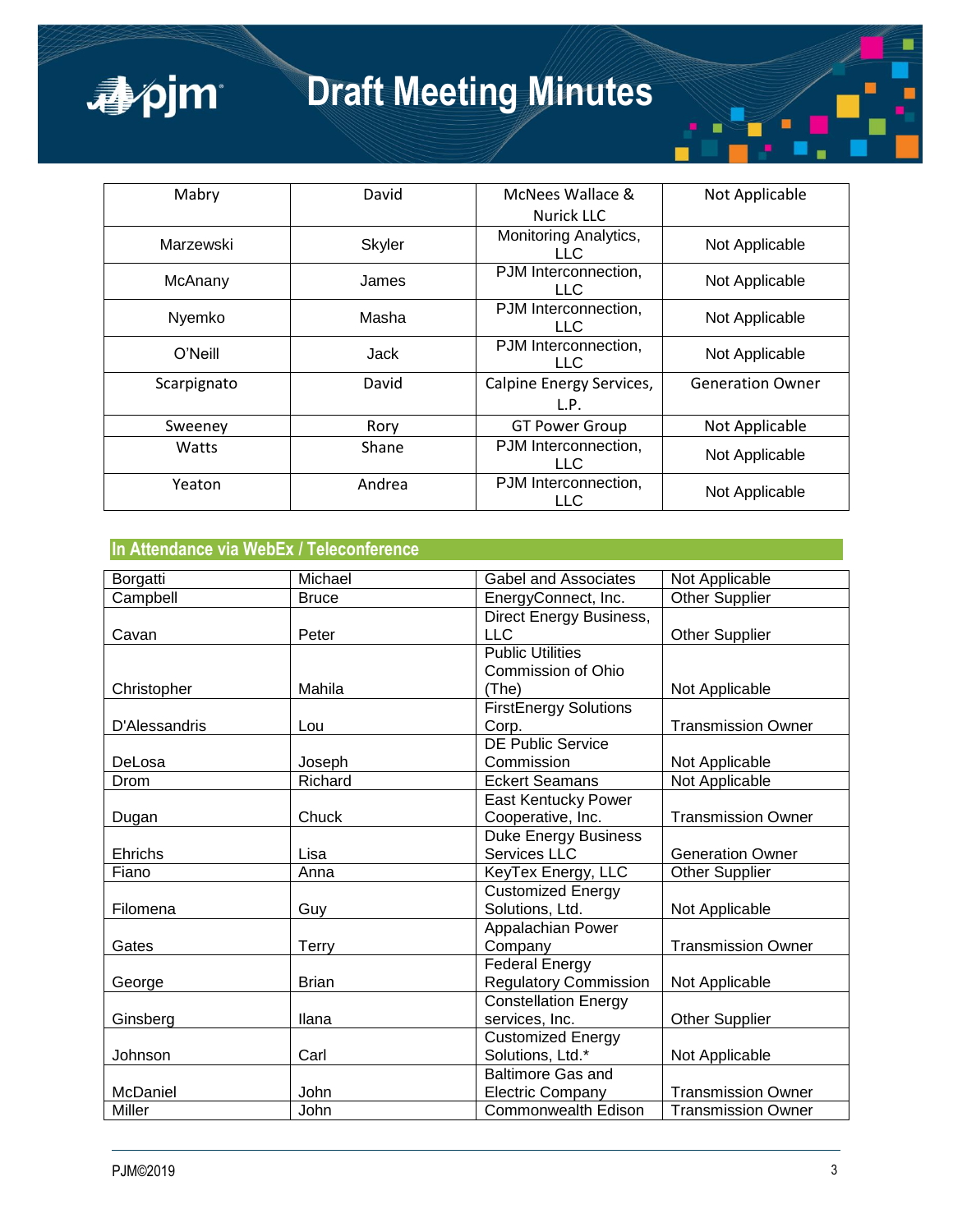## **Draft Meeting Minutes**

|            |                     | Company                      |                           |
|------------|---------------------|------------------------------|---------------------------|
|            |                     | Union Electric Company       |                           |
| Miller     | Amy                 | d/b/a Ameren Missouri        | <b>Other Supplier</b>     |
|            |                     | <b>Duke Energy Business</b>  |                           |
| Philip     | <b>Richard Rich</b> | Services LLC                 | <b>Transmission Owner</b> |
|            |                     | <b>Customized Energy</b>     |                           |
| Sasser     | Jonathan            | Solutions, Ltd.*             | Not Applicable            |
| Schaefer   | Stephen (Steve)     | <b>SAS Energy</b>            | Not Applicable            |
|            |                     | Duke Energy Carolinas,       |                           |
| Sturgeon   | John                | LLC.                         | <b>Other Supplier</b>     |
|            |                     | <b>Maryland State</b>        |                           |
| Wehnes     | Kathleen            | Government                   | Not Applicable            |
|            |                     | <b>Winkler Energy</b>        |                           |
| Winkler    | Eric                | Consulting                   | Not Applicable            |
|            |                     | Brickfield, Burchette,       |                           |
| Xenopoulos | Damon               | Ritts & Stone, P.C.          | Not Applicable            |
|            |                     | <b>FirstEnergy Solutions</b> |                           |
| Zuschak    | Joseph              | Corp.                        | <b>Transmission Owner</b> |

### **Antitrust:**

■pjm

You may not discuss any topics that violate, or that might appear to violate, the antitrust laws including but not limited to agreements between or among competitors regarding prices, bid and offer practices, availability of service, product design, terms of sale, division of markets, allocation of customers or any other activity that might unreasonably restrain competition. If any of these items are discussed the chair will re-direct the conversation. If the conversation still persists, parties will be asked to leave the meeting or the meeting will be adjourned.

### **Code of Conduct:**

As a mandatory condition of attendance at today's meeting, attendees agree to adhere to the PJM Code of Conduct as detailed in PJM Manual M-34 section 4.5, including, but not limited to, participants' responsibilities and rules regarding the dissemination of meeting discussion and materials.

### **Public Meetings/Media Participation:**

Unless otherwise noted, PJM stakeholder meetings are open to the public and to members of the media. Members of the media are asked to announce their attendance at all PJM stakeholder meetings at the beginning of the meeting or at the point they join a meeting already in progress. Members of the Media are reminded that speakers at PJM meetings cannot be quoted without explicit permission from the speaker. PJM Members are reminded that "detailed transcriptional meeting notes" and white board notes from "brainstorming sessions" shall not be disseminated. Stakeholders are also not allowed to create audio, video or online recordings of PJM meetings.

### **Participant Identification in WebEx:**

When logging into the WebEx desktop client, please enter your real first and last name as well as a valid email address. Be sure to select the "call me" option. PJM support staff continuously monitors WebEx connections during stakeholder meetings. Anonymous users or those using false usernames or emails will be dropped from the teleconference.